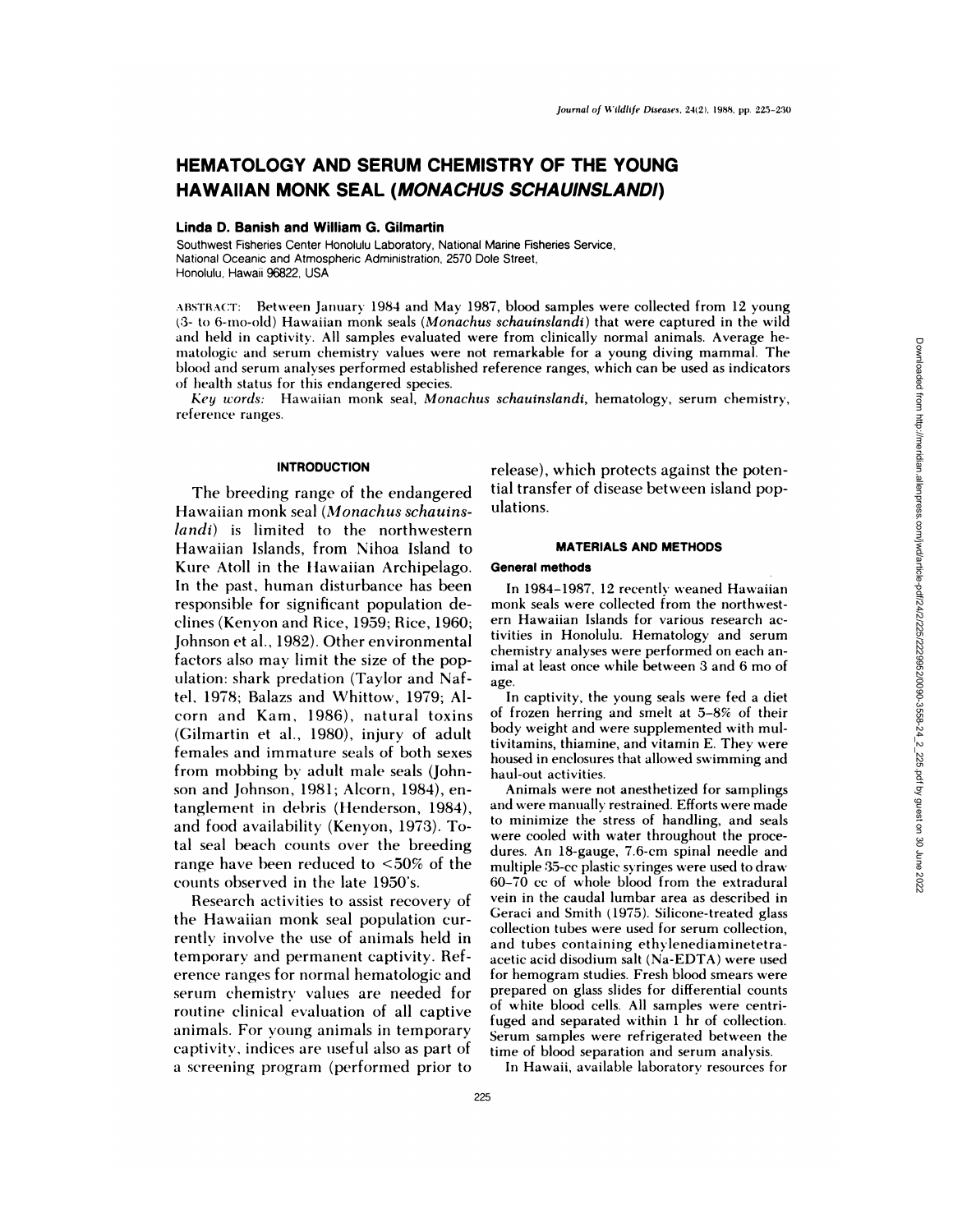blood analyses are limited to automated techniques that are set to human standards. Delivery of samples to a marine mammal reference laboratory requires a minimum of 2 days transit time and is impractical for the clinical purposes of the Hawaiian monk seal program on Oahu. All hematology and serum chemistry analyses used in computations of reference ranges were performed by Accupath, a SmithKline Biosci ence Laboratory (Honolulu, Hawaii 96822, USA). Coulter 4C hematology reference control (Coulter Electronics, Inc., Hialeah, Florida 33010, USA) was used for all hematological determinations, including white blood cell count (WBC), red blood cell count (RBC), hemoglobin (Hgb), hematocrit (Hct), and mean corpuscular hemoglobin concentration (MCHC). At least 100 leukocytes were counted to determine differential cell counts on Wright-Giemsa-stained smears.

Blood chemistry tests performed on the Boehringer Mannheim Diagnostics 8600R analyzer (Boehringer Mannheim Diagnostics Division, 9115 Hague Road, Indianapolis, Indiana 46250, USA) and respective methods included total protein, Biuret; albumin, Bromcresol green; glu cose, hexokinase; blood urea nitrogen, UV endpoint; creatinine, Jaffe; uric acid, uricase; bilirubin, Jendrassik-Groff (modified); cholesterol, enzymatic; triglycerides, enzymatic; alkaline phosphatase, alpha-napthyl phosphate; aspartate aminotransferase and alanine aminotransferase, IFCC; lactate dehydrogenase, Wacker (modified); gamma glutamyl transferase, Szasz + Persign; sodium and potassium, flame photometry; chloride, Schoenfeld + Lewellen (modified); calcium, Cresophthalein compexone; and phosphorous, Phosphomolybdate. Globulin values were calculated by subtracting albumin from total protein.

The data sets for each of the hematologic and serum chemistry parameters were examined for normal distribution by the Shapiro-Wilk statistic (SAS Institute Inc., 1985). The mean  $(\bar{x})$ , median, and standard deviation (SD) were deter mined by Grubbs T-statistic (Grubbs, 1969; Lumsden and Mullen, 1978). Statistics reported for data sets were then recalculated with "outliers' removed.

#### **Verification of laboratory methods**

As **is** well known, differences in analytical equipment and methodologies as well as use of differing reference standards can lead to variable results between analytical laboratories (International Symposium on Quality Control 1979; Hector, 1986; Blijenberg et al., 1987). To establish the validity of measured values as deter mined by the local human reference laboratory (Accupath) in relation to those that might be determined at a facility with machines standardized for pinniped studies, four sets of whole blood and serum samples were split for dupli cate analyses by Accupath and the Animal Care Laboratory at Sea World (San Diego, California 92109, USA). Both whole blood and serum analyses were performed at Accupath on the day of animal sampling and again on the date of evaluation by the Animal Care Laboratory.

Sodium heparin has been shown to be the anticoagulant most effective at stabilizing whole blood during long storage (Geraci and Engelhardt, 1974). Whole blood stored in EDTA at 4 C for 2 days should not be significantly altered by time-related changes (Geraci and Engelhardt, 1974). To insure that the type of anticoagulant used was not a limiting factor, the hemogram samples sent to Sea World for analysis were again split for storage in both sodium heparin and EDTA. Differences between paired whole blood and serum samples were evaluated by a two-tailed Student's t-test (Weissberg and Beatty, 1960).

## **RESULTS**

Hematologic and serum chemistry data are summarized and presented in Tables I and 2. Data sets were normally distributed for all but two parameters, basophils and band neutrophils (skewness: bands, 2.08; basophils, 2.45). Of 16 white blood cell differential counts, only four animals exhibited band neutrophils (5%, 4%, 2%, 1%), and only two animals, basophils (1%, 1%). These two parameters were not treated for outliers because of skew.

No outliers were found among the other individual hematologic measurements. Among the serum chemistry values, only one outlier was found and was excluded from statistical determinations: alkaline phosphatase was elevated in one seal at 521 U/liter. There were no apparent indications of a pathologic or iatrogenic cause for elevated alkaline phosphatase in this animal.

For the test of validation of hematologic data, the paired blood samples analyzed at the Sea World laboratory did not differ significantly  $(P = 0.05)$  from those values reported by Accupath. Neither were there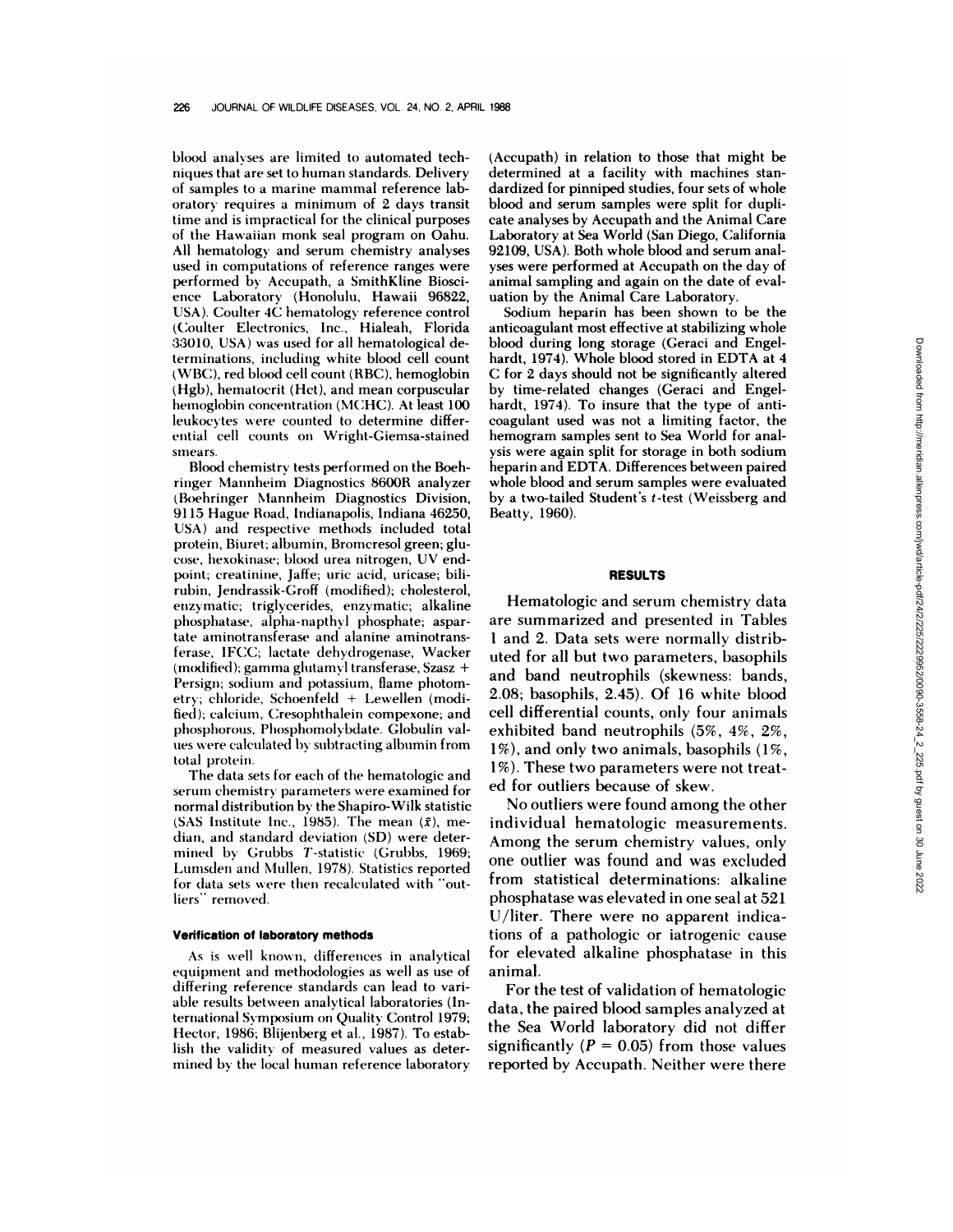| Hematologic parameter <sup>6</sup> | n  |                 | Mean     | Median       | SD.      | $\bar{x} \pm 2$ SD |  |
|------------------------------------|----|-----------------|----------|--------------|----------|--------------------|--|
| WBC $(\times 10^3/\mu l)$          | 16 | $5.7 - 11.2$    | 8.8      | 8.9          | 1.6      | $5.6 - 12.0$       |  |
| Segmented neutrophils $(\%)$       | 16 | $2.9 - 6.05$    | 4.3      | 4.4          | 1.0      | $2.3 - 6.3$        |  |
| Bands $(\%)$                       | 16 | $0 - 0.5$       | 0.1      | $\mathbf{0}$ | 0.2      | $0 - 0.41$         |  |
| <b>Lymphoevies</b> $(\%)$          | 16 | $1.7 - 4.6$     | 3.6      | 3.7          | 0.9      | $1.8 - 5.4$        |  |
| Monocytes $(\%)$                   | 16 | $0.2 - 1.1$     | 0.5      | 0.5          | 0.3      | $0 - 1.1$          |  |
| Eosinophils $(\%)$                 | 16 | $0 - 0.6$       | 0.2      | 0.2          | 0.2      | $0 - 0.5$          |  |
| Basophils $(\mathcal{C}_t)$        | 16 | $0 - 0.1$       | $\bf{0}$ | $\bf{0}$     | $\Omega$ | $0 - 0.1$          |  |
| RBC $(\times 10^{\circ}/\mu l)$    | 15 | $3.1 - 4.3$     | 3.6      | 3.7          | 0.3      | $3.0 - 4.2$        |  |
| Hgb $(g/dl)$                       | 15 | $14.5 - 21.8$   | 18.5     | 18.5         | 1.7      | $15.1 - 21.9$      |  |
| $Het(S_{\theta})$                  | 15 | $44.2 - 61.3$   | 54.7     | 54.8         | 4.6      | $45.5 - 63.9$      |  |
| $MCV$ (f)                          | 15 | $137.3 - 167.0$ | 150.7    | 150.0        | 7.6      | 135.5-165.9        |  |
| MCH(pg)                            | 15 | $47.1 - 54.4$   | 50.9     | 50.9         | 2.2      | $46.5 - 55.3$      |  |
| $MCHC$ (g/dl)                      | 15 | $32.6 - 35.5$   | 33.7     | 33.8         | 0.7      | $32.3 - 35.1$      |  |

TABLE 1. Hematologic values of the Hawaiian monk seals.<sup>4</sup>

<sup>2</sup> Analysis performed by Accupath Laboratory.

 $\pm$  Key: WBC = white blood cells, RBC = red blood cells, Hgb = hemoglobin, Hct = hematocrit, MCV = mean corpuscular volume, MCH = mean corpuscular hemoglobin, MCHC = mean corpuscular hemoglobin concentration.

differences between EDTA and heparin storage for the values of hematology samples evaluated at Sea World. Differences between most paired serum chemistry values also did not differ significantly ( $P =$ 0.05) between the two laboratories. The serum values for the enzyme lactate de-

hydrogenase and triglyceride were consistently different in all four paired serum samples. Evaluations of three other serum enzymes (alanine aminotransferase, aspartate aminotransferase, and gamma glutamyl transferase) differed significantly  $(P = 0.05)$  between laboratories.

TABLE 2. Serum chemistry values of young Hawaiian monk seals.<sup>4</sup>

| Parameter                                   | $\boldsymbol{n}$ | Range         | Mean  | Median  | SD    | $\bar{x} \pm 2 \text{ SD}$ |
|---------------------------------------------|------------------|---------------|-------|---------|-------|----------------------------|
| Total protein $(g/dl)$                      | 20               | $5.8 - 8.1$   | 7.0   | 7.1     | 0.6   | $5.8 - 8.32$               |
| Albumin $(g/dl)$                            | 16               | $2.4 - 3.9$   | 3.4   | 3.5     | 0.4   | $2.6 - 4.2$                |
| Globulin $(g/dl)$                           | 16               | $3.0 - 4.5$   | 3.6   | $3.5\,$ | 0.5   | $2.6 - 4.6$                |
| Glucose $(mg/dl)$                           | 16               | 88-133        | 112.1 | 115     | 13.3  | $85.5 - 138.7$             |
| Blood urea nitrogen $(mg/dl)$               | 16               | $9 - 34$      | 23.6  | 24.5    | 6.7   | $10.2 - 37.0$              |
| Creatinine (mg/dl)                          | 16               | $0.5 - 1.7$   | 1.0   | 1.1     | 0.3   | $0.4 - 1.6$                |
| Uric acid $(mg/dl)$                         | 16               | $0.8 - 2.3$   | 1.5   | 1.5     | 0.4   | $0.7 - 2.3$                |
| Total bilirubin $(mg/dl)$                   | 16               | $0.2 - 0.5$   | 0.3   | 0.3     | 0.1   | $0.1 - 0.5$                |
| Direct bilirubin $(mg/dl)$                  | 16               | $0 - 0.1$     | 0.07  | 0.10    | 0.05  | $0 - 0.17$                 |
| Cholesterol (mg/dl)                         | 16               | 187-568       | 317.3 | 303     | 98.4  | $120.5 - 514.1$            |
| Triglycerides $(mg/dl)$                     | 16               | $28 - 91$     | 55.4  | 49.5    | 17.3  | 20.8-90.0                  |
| Alkaline phosphatase $(U/liter)$            | 16               | $75 - 521$    | 186.2 | 160.0   | 94.8  | $0 - 375.8$                |
| Aspartate aminotransferase $(U/liter)$      | 16               | $9 - 163$     | 79.5  | 82.0    | 50.4  | $0 - 180.3$                |
| Alanine aminotransferase $(U/\text{liter})$ | 16               | $13 - 148$    | 58.5  | 34.0    | 47.4  | $0 - 153.3$                |
| Lactate dehydrogenase $(U/\text{liter})$    | 16               | $442 - 1,544$ | 832   | 792.5   | 305.4 | $221.2 - 1,442.8$          |
| Gamma glutamyl transferase (U/liter)        | 16               | $2 - 13$      | 7.9   | 8.5     | 3.6   | $0.7 - 15.1$               |
| Sodium (meq/liter)                          | 16               | $150 - 164$   | 155   | 155     | 3.7   | $147.6 - 162.4$            |
| Potassium (meq/liter)                       | 16               | $4.7 - 6.3$   | 5.5   | 5.5     | 0.5   | $4.5 - 6.5$                |
| Chloride (meq/liter)                        | 16               | $103 - 118$   | 106.8 | 105     | 3.9   | 99.0-114.6                 |
| Calcium $(mg/dl)$                           | 16               | $9.4 - 12.1$  | 11.0  | 11.1    | 0.8   | $9.4 - 12.5$               |
| Phosphorous $(mg/dl)$                       | 16               | $4.3 - 9.3$   | 7.1   | 6.8     | 1.5   | $4.1 - 10.1$               |

<sup>2</sup> Analysis performed by Accupath Laboratory.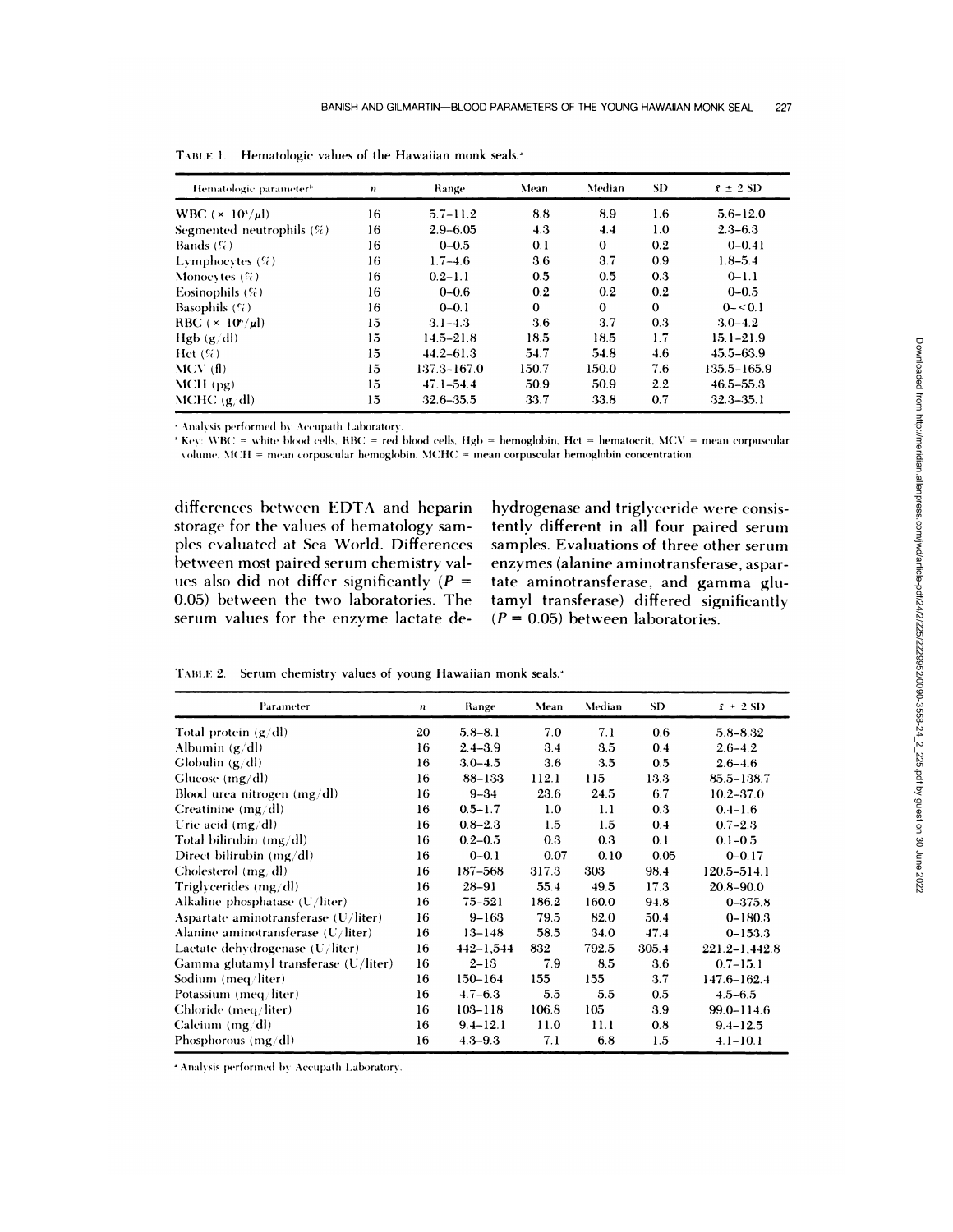## **DISCUSSION**

Hematologic adaptations to the aquatic lifestyle of pinnipeds have been examined by several investigators (Bryden and Lim, 1969; Lenfant et al., 1969, 1970; Ronald et al., 1969; Geraci, 1971; Greenwood et al., 1971; Lane et al., 1972; Wells, 1978; Wolk and Kosygin, 1979). Likewise, many comparative hematologic and/or serum chemistry studies between pinniped species have been presented (Lane et al., 1972; Hawkey, 1975; Engelhardt, 1979; Wolk and Kosygin, 1979; Needham et al., 1980). Although the hematologic and serum chemistry values of the young Hawaiian monk seal are not unexpected relative to other diving marine mammals, the purpose of this study is to present clinically useful information on the hematology and serum chemistry of this endangered species, rather than to discuss its physiology in relation to these values or to com pare these values to those of other species.

Because of the constraints of dealing with an endangered pinniped species, the sam ple number is small, and only data collected from animals carefully judged to be clinically healthy are used in this report. Determinants of health status included historical condition, general appearance, activity level, feed intake around the day of sampling, and lack of recognizable disease indicators subsequent to sampling. The re ported values are intended to serve as ref erence values for the clinical evaluation of animals and for recognition and analysis of disease states.

The effect of restraint on hematologic values was not determined. However, the hematologic changes that may occur with the stress response, including neutrophilia, monocytosis, lymphopenia, and eosinopenia (Geraci and Smith, 1975; Duncan and Prasse, 1981), were not notable in subsequent work in which samples were taken from healthy animals sedated by orally administered diazepam prior to venipuncture (Banish, unpubl. data).

Serum chemistry values can vary sub-

stantially for the same sample when analyzed by different equipment or methods or both (International Symposium on Quality Control, 1979; Hector, 1986). This is true especially for serum enzymes and was borne out by the paired serum sample analyses of this study. The only parameters in which reported values differed significantly between laboratories were four serum enzymes and triglycerides. Especially marked and consistent differences existed between the two laboratories in the evaluation of lactate dehydrogenase (LDH) and triglycerides. The results reported by the Sea World laboratory were 50% higher for LDH and 50% lower for triglycerides than those of the Accupath laboratory. The val ues for three other serum enzymes analyzed, including alanine aminotransferase (ALT), aspartate aminotransferase (AST), and gamma glutamyl transferase (GGT), were also disparate between the laboratories. In these cases, variations between paired samples were not consistent, but AST averaged 15% lower, ALT 27% lower, and GGT 50% lower at the Sea World facility than at the Accupath laboratory.

Laboratory methods at the Sea World laboratory included the use of Gilford analyses reagents (Ciba-Corning Diagnostics Corp., Gilford Systems, Oberiand, Ohio 44074, USA). Triglycerides were evaluated by the Whlefeld method, LDH by the Wacker (modified), ALT and AST by I.F.F.C., and GGT by the Schasz procedure (modified). Despite the differences between laboratories, no values determined by the Sea World laboratory were beyond two standard deviations of the means (Table 2).

This information is clinically instructive in that it reiterates the need to establish a set of "normal" or reference values at a specific laboratory, and the value of using a consistent set of diagnostic laboratory methodologies when using blood data to evaluate any individual relative to a group of its species. At least small differences will likely exist between any two laboratories. Despite differences between the serum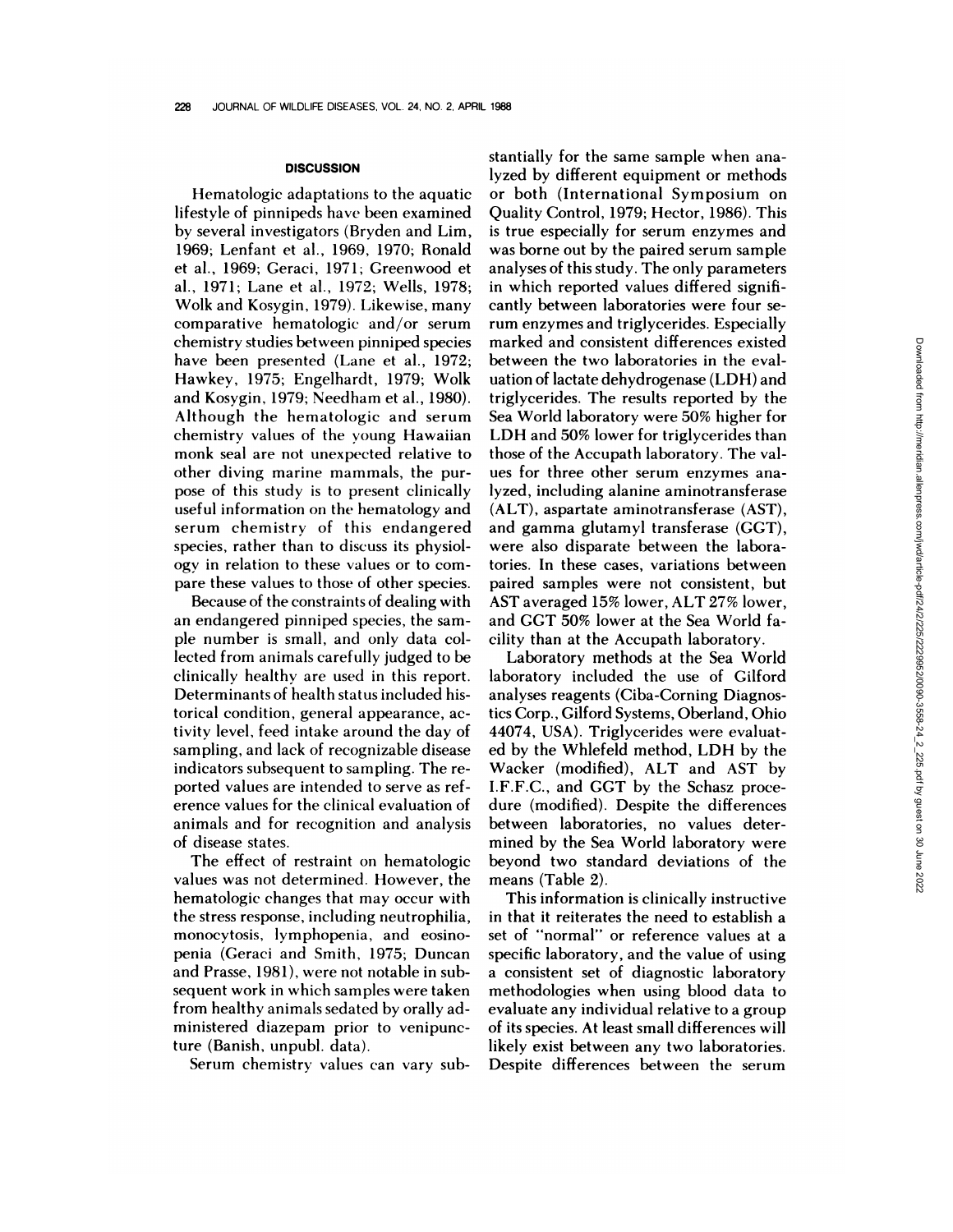evaluations at the two laboratories in the test of paired serums, values as reported by this study for all parameters should be useful as indicators of the health status of an individual Hawaiian monk seal at any facility.

# **ACKNOWLEDGMENTS**

The authors wish to express their appreciation to the Animal Care Laboratory at Sea World, San Diego, California, for performing certain blood and serum analyses.

# **LITERATURE CITED**

- Al.COBN, D. J. 1984. The Hawaiian monk seal on Laysan Island: 1982. U.S. Department of Com merce, NOAA Technical Memorandum, Nation al Marine Fisheries Service, NOAA-TM-NMFS- SWFC-42, 37 pp.
- -, AND A. K. H. KAM. 1986. Fatal shark attack on a Hawaiian monk seal *(Monachus schauinslandi).* Marine Mammal Science 2: 313-315.
- BALAZS, G. H., AND C. WHITTOW. 1979. First record of a tiger shark observed feeding on a Hawaiian monk seal. 'Elepaio 39: 107-109.
- BLIJENBERG, B. G., H. A. ROETERING, AND B. LEIJNSE. 1987. Reflections on the standardization of total bilirubin in neonatal serum. Journal of Clinical Chemistry and Clinical Biochemistry 25: 177- 181.
- BRYDEN, M. M., AND G. H. K. LIM. 1969. Blood parameters of the southern elephant seal *(Mi rounga leonina,* Linn.) in relation to diving. Comparative Biochemistry and Physiology 28: 139-148.
- DUNCAN, J. R., AND K. W. PRASSE. 1981. Veterinary laboratory medicine-Clinical pathology. Iowa State University Press, Ames, Iowa, 243 pp.
- ENGELHARDT, F. R. 1979. Haematology and plasma chemistry of captive pinnipeds and ceta ceans. Aquatic Mammals 7: 11-26.
- GERACI, J. R. 1971. Functional haematology of the harp seal *Pagophilus groenlandicus.* Physiological Zoology 44: 162-170.
- , AND F. R. ENGELHARDT. 1974. The effects of storage time, temperature, and anticoagulants on harp seal, *Phoca groenlandica,* hemograms: A simulated field study. Physiological Zoology 47: 22-28.
- -, AND T. G. SMITH. 1975. Functional hematology of ringed seals *(Phoca hispida)* in the Canadian Arctic. Journal of the Fisheries Re search Board of Canada 32: 2559-2564.
- GILMARTIN, W. G., R. L. DELONG, A. W. SMITH, L. A. GRINER, AND M. D. DAILEY. 1980. An investigation into unusual mortality in the Hawaiian monk seal, *Monachus schauinslandi. In* Pro-

ceedings of the Symposium on Status of Resource Investigations in the Northwestern Hawaiian Islands, R. W. Grigg and R. T. Pfund *(eds.).* Uni versity of Hawaii Sea Grant College Program (UNIHI-SEAGRANT-MR-80-04), Honolulu, Hawaii, pp. 32-41.

- GREENWOOD, A. G., S. H. RIDGWAY, AND R. J. HARRISON. 1971. Blood values in young gray seals. Journal of the American Veterinary Medical Association 159: 571-574.
- GRUBBS, F. E. 1969. Procedures for detecting outlying observations in samples. Technometrics 11: 1-21.
- HAWKEY, C. M. 1975. Comparative mammalian haematology: Cellular components and blood co agulation of captive wild animals. Heinemann Medical, London, England, 310 pp.
- HECTOR, T. 1986. Assessment and control of bio chemical methods, analytical chemistry by open learning. John Wiley & Sons, Chichester, England, 150 pp.
- **HENDERSON,** J. R. 1984. Encounters of Hawaiian monk seals with fishing gear at Lisianski Island, 1982. U.S. National Marine Fisheries Service, Marine Fisheries Review 46:59-61.
- IN'I'EBNATIONAI. SY\II'OSICSI **ON QUALITY CoNTROl..** 1979. The Third International Symposium on Quality Control, Excerpta Medica International Congress Series 483, Tokyo, Japan, 377 pp.
- JOhNSON, A. M., R. L. **DELONC,** C. H. Fiscus, AND K. W. **KENYON.** 1982. Population status of the Hawaiian monk seal *(Monachus schauinslandi),* 1978. Journal of Mammalogy 63: 415-421.
- **JOHNSON,** B. W., ANI) P. A. **JOHNSON.** 1981. The Hawaiian monk seal on Laysan Island: 1978. U.S. Department of Commerce, National Technical Information Services, Springfield, Virginia, PB- 82-109661, 17 pp.
- KENYON, K. W. 1973. Hawaiian monk seal *(Mon achus schauinslandi). In* Seals, Proceedings of a Working Meeting of Seal Specialists on Threat ened and Depleted Seals of the World. Inter national Union for Conservation of Nature and Natural Resources New Series 39, Supplemental Paper 11, Morges, Switzerland, pp. 88-97.
- -, AND D. W. RICE. 1959. Life history of the Hawaiian monk seal. Pacific Science 13: 215- 252.
- LANE, R. A. B., R. J. H. MORRIS, AND J. W. SHEEDY. 1972. A haematological study of the southern elephant seal, *Mirounga leonina* (Linn.). Comparative Biochemistry Physiology (A Comparative Physiology) 42A: 841-850.
- LENFANT, C., R. ELSNER, G. L. KOOYMAN, AND C. M. DRABEK. 1969. Respiratory function of blood of the adult and fetus Weddell seal *Leptony chotes weddelli.* American Journal of Physiology 216: 1595-1597.
	- , K. JOHANSEN, AND J. D. TORRANCE. 1970. Gas transport and oxygen storage capacity in some